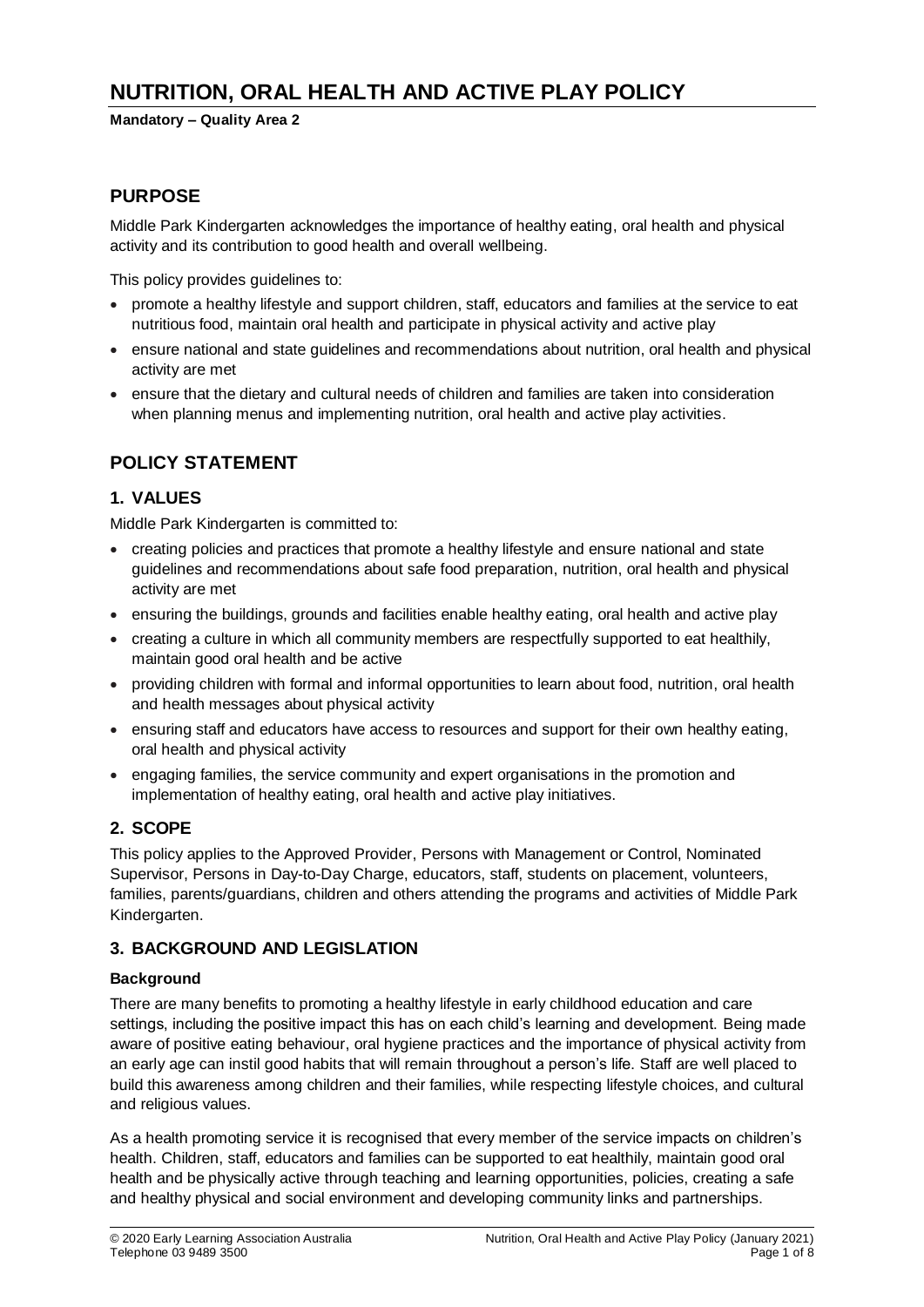#### **Nutrition**

The foods we eat provide our body with the nutrients we need to stay healthy. Good nutrition is the balanced eating of a variety of foods, and is especially important for children as they require a large amount of nutrients for growth and development. Research has shown that, when offered a variety of healthy foods, children can and do make good choices. It is also important to provide preschool children with a good foundation in healthy eating, as most children have formed lifelong eating habits before they reach school age.

#### Oral health

Tooth decay is Australia's most prevalent health problem despite being largely preventable. It is important to note that oral health promotion is complementary to promoting healthy eating.

Oral health behaviours have a major influence on children's health and wellbeing and a direct impact on their growth and development. Oral diseases can negatively affect individuals through pain, discomfort, general health and quality of life. Poor oral health can limit a child's capacity in biting, chewing, smiling, speaking, and psychosocial wellbeing. The main oral health condition experienced by children is tooth decay affecting over half of all Australian children, making it five times more prevalent than asthma.

#### Active play

Active play (refer to *Definitions*) develops a strong and healthy body, builds motor and co-ordination skills, creates a sense of wellbeing and helps protect children from disease. Active play is about moving, being and doing.

A strong sense of health and wellbeing, supported by good nutrition, oral health and an active lifestyle, can provide children with confidence, energy and optimism that will contribute to their ability to concentrate, co-operate and learn (*Belonging, Being & Becoming – The Early Years Learning Framework for Australia*, – refer to *Sources*). Learning about healthy lifestyles, including nutrition, oral health and active play, links directly to Outcome 3 in both the *Early Years Learning Framework* and the *Victorian Early Years Learning and Development Framework* (refer to *Sources*).

The Australian Government has guidelines, recommendations and resources for healthy eating and physical activity in early childhood settings including the National Health and Medical Research Council's *Australian Dietary Guidelines* and *Infant Feeding Guidelines*, the *Get Up & Grow: Healthy Eating and Physical Activity for Early Childhood* resources and the *National Physical Activity Recommendations for Children 0-5 Years* (refer to *Sources*). Practical, healthy eating advice is also available to early childhood services and schools via a telephone advice line: the Victorian Healthy Eating Advisory Service (Healthy Eating Advisory Service – refer to *Sources*), run by Nutrition Australia. Early childhood education and care services can also register and implement the *Achievement Program* (refer to *Sources*). This program is designed to create safe, healthy and friendly environments for children, staff educators and families, by promoting physical, mental and social health and wellbeing.

#### *Progressive meal times*

In recognising children as active participants in their own learning, children should be encouraged to make meaningful decisions about elements of their own education and care. Incorporating progressive meal times into the educational program allows children to choose to eat when they are hungry, rather than according to a timetable. Children can gather in small groups to enjoy meals together, without interrupting the needs and play of others. This also encourages quieter, more social and meaningful interactions at meal times and allows for a smoother flow throughout the day. Children can make decisions based on their own needs, and can be supported to access food and water throughout the day by educators/staff, who actively participate in meal times. These decisions will be made based on the needs of the children each year.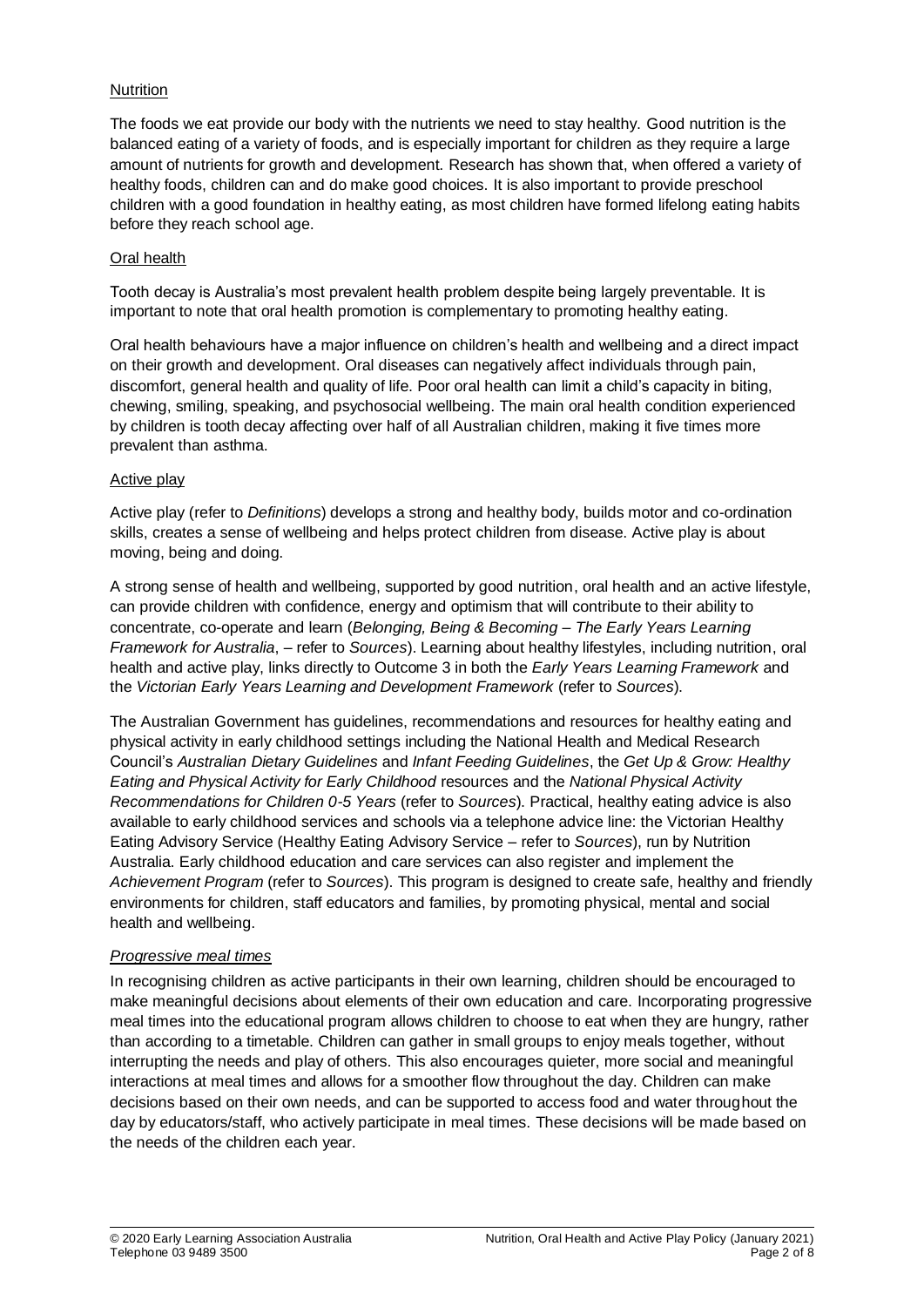A decision with respect to incorporating progressive meal times into the educational program must take into account the needs of all children at the service, particularly children with specific medical conditions such as diabetes. The National Regulations require services to ensure that children with medical conditions are able to participate fully in the educational program, and are not discriminated against in any way.

## **Legislation and standards**

Relevant legislation and standards include but are not limited to:

- *Australia New Zealand Food Standards Code*
- *Child Wellbeing and Safety Act 2005* (Vic)
- *Disability Discrimination Act 1992* (Cth)
- *Education and Care Services National Law Act 2010*
- *Education and Care Services National Regulations 2011* including Regulations 77–78, 79–80 (if the service provides food), 168
- *Equal Opportunity Act 2010* (Vic)
- *Food Act 1984* (Vic)
- *National Quality Standard* including Quality Area 2: Children's Health and Safety
- *Occupational Health and Safety Act 2004*

### **4. DEFINITIONS**

The terms defined in this section relate specifically to this policy. For commonly used terms e.g. Approved Provider, Nominated Supervisor, Regulatory Authority etc. refer to the *General Definitions* section of this manual.

**Active play:** Play that involves large muscle-based activities that are essential for a child's social, emotional, cognitive and physical growth and development incorporating:

- child-initiated active play, which is developed by the child through exploration of the outdoor environment, equipment and games
- adult-guided active play which encourages children's physical development through promoting movement skills in a non-competitive environment
- physical activity, which includes sport, incidental exercise and many forms of recreation.
- active travel, which includes walking, cycling, scootering or any similar transport where physical activity is used to travel.

**Adequate supervision**: (In relation to this policy) supervision entails all children (individuals and groups) in all areas of the service, being in sight and/or hearing of an educator at all times including during toileting, sleep, rest and transition routines. Services are required to comply with the legislative requirements for educator-to-child ratios at all times. Supervision contributes to protecting children from hazards that may emerge in play, including hazards created by the equipment used.

Adequate supervision refers to constant, active and diligent supervision of every child at the service. Adequate supervision requires that educators are always in a position to observe each child, respond to individual needs, and immediately intervene if necessary. Variables affecting supervision levels include:

- number, age and abilities of children
- number and positioning of educators
- current activity of each child
- $\bullet$  areas in which the children are engaged in an activity (visibility and accessibility)
- developmental profile of each child and of the group of children
- experience, knowledge and skill of each educator
- need for educators to move between areas (effective communication strategies).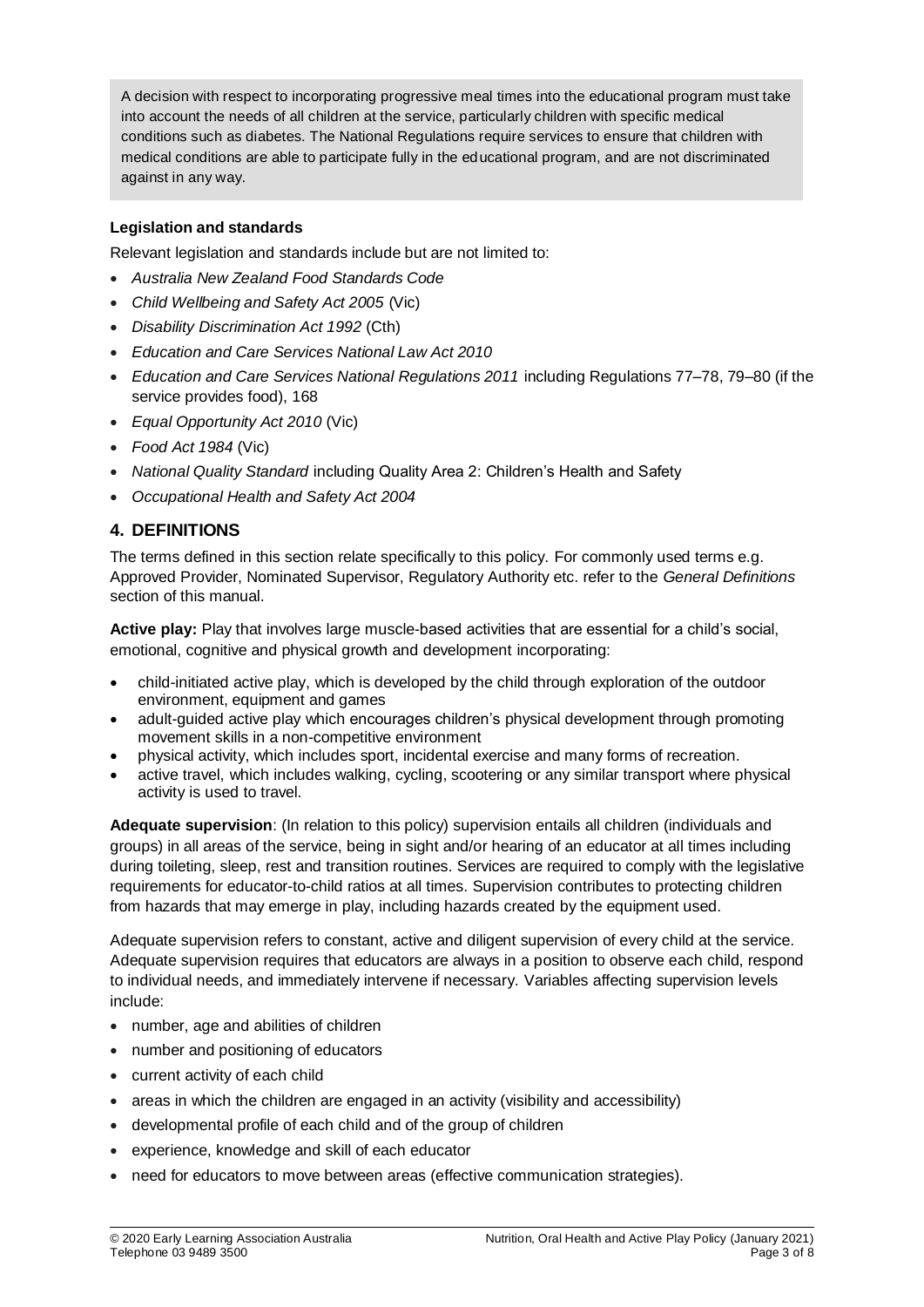**'Discretionary' foods and drinks:** Food and drink items that are high in fat, sugar and salt, and that contain minimal vitamins, minerals or fibre. These can also be referred to as 'sometimes' foods and drinks. Examples of discretionary food and drinks include:

- chocolate, confectionery, jelly
- sweet biscuits, high fat/salt savoury biscuits, chips<br>• high sugar/high fat cakes and slices
- high sugar/high fat cakes and slices
- cream, ice cream
- deep fried foods (e.g. hot chips) and pastry-based foods (pies, sausage rolls and pasties)
- most fast food and takeaway foods
- some processed meats (e.g. sausages, frankfurts/hot dogs, salami, strasbourg, devon, some commercial chicken nuggets and fish fingers)
- soft drinks, fruit juice and fruit drinks, cordial, sports drinks, energy drinks, flavoured milk and flavoured mineral water

**Healthy eating:** Describes eating patterns that provide all the recommended nutrients for growth and development, and good health and wellbeing, now and in the future. It also refers to preparing, serving and eating food in a way that recognises its importance as a social and cultural activity.

**Nutrition:** The process of providing or receiving nourishing substances.

**Oral health:** The absence of active disease in the mouth. Oral health is fundamental to overall health, wellbeing and quality of life. A healthy mouth enables people to eat, speak and socialise without pain, discomfort or embarrassment.

### **5. SOURCES AND RELATED POLICIES**

#### **Sources**

- *Australian Dietary Guidelines* 2019, National Health and Medical Research Council: <https://www.eatforhealth.gov.au/guidelines>
- *Belonging, Being & Becoming – The Early Years Learning Framework for Australia*: [https://docs.education.gov.au/documents/belonging-being-becoming-early-years-learning](https://docs.education.gov.au/documents/belonging-being-becoming-early-years-learning-framework-australia)[framework-australia](https://docs.education.gov.au/documents/belonging-being-becoming-early-years-learning-framework-australia)
- Better Health Channel: [www.betterhealth.vic.gov.au](http://www.betterhealth.vic.gov.au/)
- Dental Health Services Victoria: [www.dhsv.org.au](http://www.dhsv.org.au/)
- Food Safety Victoria, Department of Health and Human Services: [www2.health.vic.gov.au/public](https://www2.health.vic.gov.au/public-health/food-safety)[health/food-safety](https://www2.health.vic.gov.au/public-health/food-safety)
- Food Standards Australia New Zealand: [www.foodstandards.gov.au](http://www.foodstandards.gov.au/)
- Department of Health (2013) *Get Up & Grow: Healthy Eating and Physical Activity for Early Childhood*: <https://www.health.gov.au/internet/main/publishing.nsf/Content/phd-gug-staffcarers>
- *The Achievement Program* is a health and wellbeing initiative for early childhood services, schools and workplaces: [www.achievementprogram.health.vic.gov.au](http://www.achievementprogram.health.vic.gov.au/)
- Healthy Eating Advisory Service: [www.heas.health.vic.gov.au](http://heas.health.vic.gov.au/)
- National Health and Medical Research Council, *Infant Feeding Guidelines: information for health workers* (2012): [https://www.nhmrc.gov.au/about-us/publications/infant-feeding-guidelines](https://www.nhmrc.gov.au/about-us/publications/infant-feeding-guidelines-information-health-workers)[information-health-workers](https://www.nhmrc.gov.au/about-us/publications/infant-feeding-guidelines-information-health-workers)
- Australian 24-Hour Movement Guidelines for the Early Years (Birth to 5 years): <https://www.health.gov.au/internet/main/publishing.nsf/Content/npra-0-5yrs-brochure>
- Australia's Physical Activity and Sedentary Behaviour Guidelines for Adults: [https://www1.health.gov.au/internet/main/publishing.nsf/Content/health-pubhlth-strateg-phys-act](https://www1.health.gov.au/internet/main/publishing.nsf/Content/health-pubhlth-strateg-phys-act-guidelines#npa1864)[guidelines#npa1864](https://www1.health.gov.au/internet/main/publishing.nsf/Content/health-pubhlth-strateg-phys-act-guidelines#npa1864)
- National Health and Medical Research Council *,Staying Healthy: Preventing infectious diseases in*  early childhood education and care services (5<sup>th</sup> edition, 2013): [https://www.nhmrc.gov.au/about](https://www.nhmrc.gov.au/about-us/publications/staying-healthy-preventing-infectious-diseases-early-childhood-education-and-care-services)[us/publications/staying-healthy-preventing-infectious-diseases-early-childhood-education-and-care](https://www.nhmrc.gov.au/about-us/publications/staying-healthy-preventing-infectious-diseases-early-childhood-education-and-care-services)[services](https://www.nhmrc.gov.au/about-us/publications/staying-healthy-preventing-infectious-diseases-early-childhood-education-and-care-services)
- *Victorian Early Years Learning and Development Framework*: [www.education.vic.gov.au](http://www.education.vic.gov.au/Pages/default.aspx)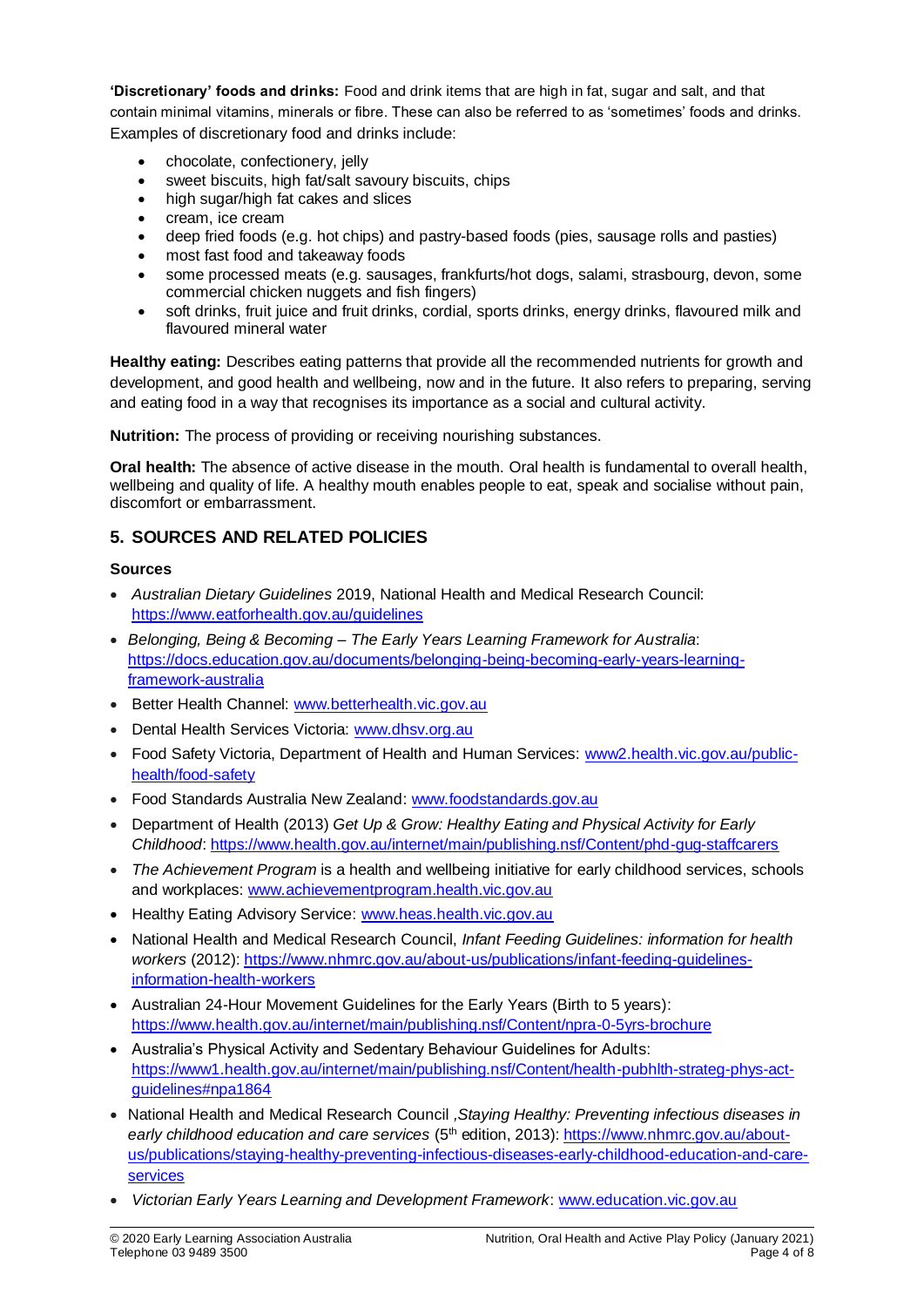#### **Service policies**

- *Anaphylaxis Policy*
- *Asthma Policy*
- *Curriculum Development Policy*
- *Dealing with Infectious Diseases Policy*
- *Dealing with Medical Conditions*
- *Diabetes Policy*
- *Enrolment and Orientation Policy*
- *Excursions and Service Events Policy*
- *Food Safety Policy*
- *Hygiene Policy*
- *Incident, Injury, Trauma and Illness Policy*
- *Inclusion and Equity Policy*
- *Road Safety and Safe Transport Policy*
- *Sun Protection Policy*

## **PROCEDURES**

## **The Approved Provider and Persons with Management or Control are responsible for:**

- ensuring that the service environment and educational program supports children and families to make healthy choices for eating, oral health and active play (refer to *Definitions*)
- providing ongoing information, resources and support to families, to assist in the promotion of optimum health, including oral health, for young children (refer to *Sources*)
- recognising families, educators and staff as role models and encouraging them to bring/use foods and drinks that are in line with the service's Nutrition, Oral Health and Active Play Policy
- ensuring the implementation of adequate health and hygiene procedures, and safe practices for handling, preparing and storing food, to minimise risks to children being educated and cared for by the service (Regulation 77) (refer to *Hygiene Policy* and *Food Safety Policy*)
- ensuring measures are in place to prevent cross-contamination of any food given to children with diagnosed food allergies and/or diabetes (refer to *Anaphylaxis Policy*, *Asthma Policy*, *Diabetes Policy* and *Food Safety Policy*)
- ensuring that all educators/staff are aware of, and plan for, the dietary needs of all children
- ensuring that fresh drinking water (preferably tap water) is readily available at all times, indoors and outdoors, and reminding children to drink water throughout the day, including at snack/lunch times (Regulation 78(1)(a)) (Only tap water is encouraged.)
- ensuring that food and drinks are available to children at frequent and regular intervals throughout the day (Regulation 78(1)(b))
- ensuring educators and staff are supported to access a range of resources and professional development to increase their capacity to promote healthy eating, oral health and active play initiatives for children
- ensuring staff and educators are supported by having healthy food options in the staff room, for staff meetings and for professional learning
- ensuring celebrations and other service events promote healthy food options and limit discretionary options
- ensuring service facilities and equipment enable active travel and road safety for children, staff, educators and families
- ensuring there is a suitable space for breastfeeding
- ensuring space and facilities are available to allow staff and educators to store and prepare healthy food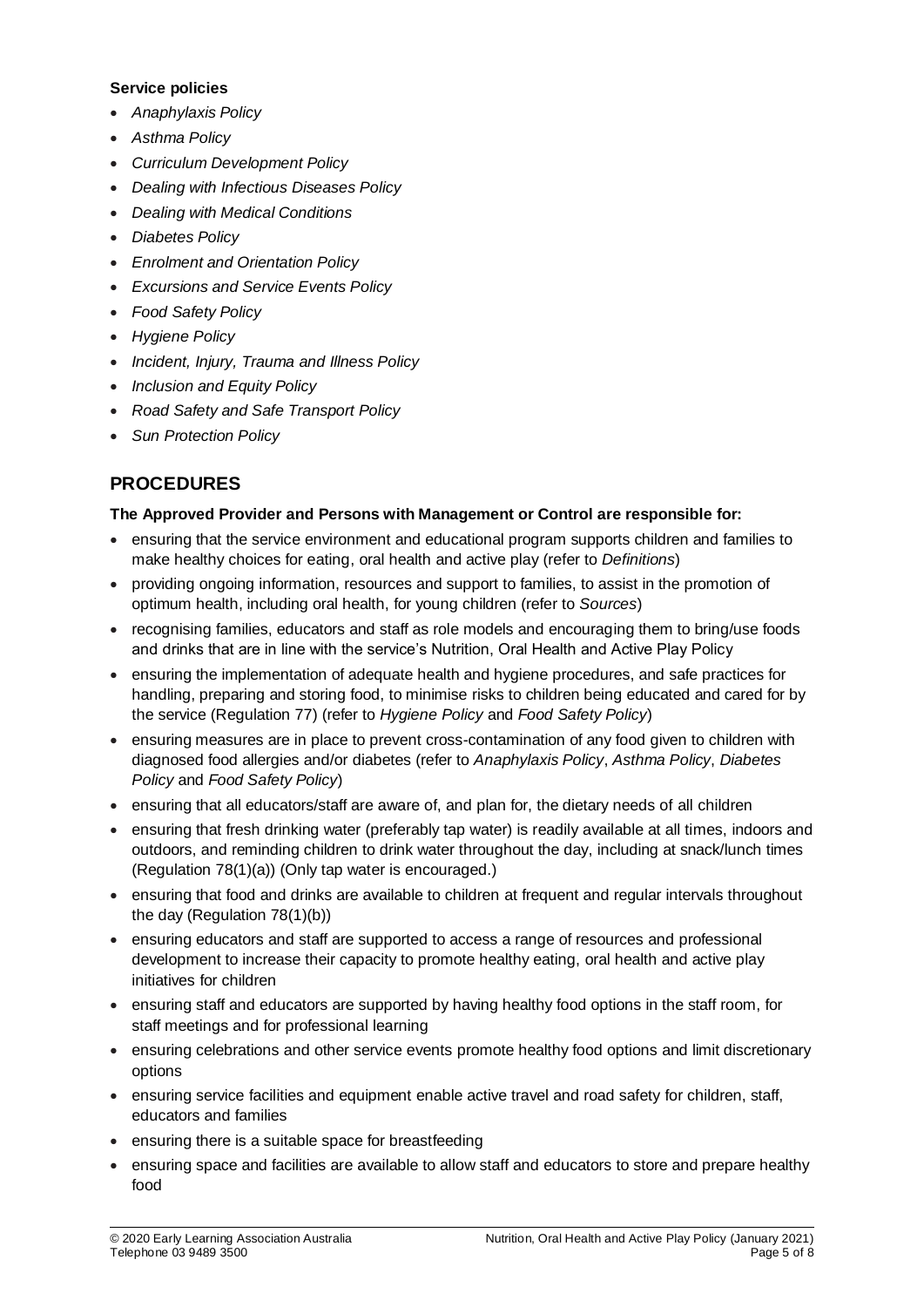- ensuring healthy eating, oral health and active play information and policy requirements are included in the educator and staff induction
- ensuring educators and staff are supported to be physically active and minimise sedentary behaviour, both inside and outside of work hours.

#### **The Nominated Supervisor and Persons in Day-to-Day Charge are responsible for:**

- ensuring that the service environment and the educational program supports children and families to learn about and make healthy choices for eating, oral health and active play
- embedding opportunities to learn about healthy eating and oral health and the importance of physical activity in the educational program, throughout the year
- ensuring oral hygiene practices are undertaken at the service where appropriate
- ensuring the implementation of adequate health and hygiene procedures, and safe practices for handling, preparing and storing food, to minimise risks to children being educated and cared for by the service (Regulation 77) (refer to *Hygiene Policy* and *Food Safety Policy*)
- ensuring that all educators/staff are aware of a child's food allergies and/or other medical conditions on enrolment or on initial diagnosis
- ensuring measures are in place to prevent cross-contamination of any food given to children with diagnosed food allergies and/or diabetes (refer to *Anaphylaxis Policy*, *Asthma Policy*, *Diabetes Policy* and *Food Safety Policy*)
- ensuring that all educators/staff are aware of, and plan for, the dietary needs of all children
- ensuring that fresh drinking water (preferably tap water) is readily available at all times, indoors and outdoors, and reminding children to drink water throughout the day, including at snack/lunch times (Regulation 78(1)(a)). (Only tap water is encouraged.)
- ensuring that food and drinks are available to children at frequent and regular intervals throughout the day (Regulation 78(1)(b))
- registering and engaging the service with the *Achievement Program* (refer to *Sources*)
- ensuring that age-appropriate adult-guided and child-initiated active play is planned on a daily basis across all age groups
- ensuring that cultural and religious practices/requirements of families are accommodated to support children's learning and development
- developing and reviewing guidelines for celebrations, fundraising activities and other service events in consultation with educators, staff, parents/guardians and families to focus on healthy alternatives
- providing families with information and strategies to promote healthy eating, oral health and active play and how to access relevant services (including local dental clinics)
- developing links with local and regional health services, community organisations and businesses that provide expertise, resources and support for healthy eating, oral health and active play
- ensuring educators are supported to access resources, tools and professional learning to enhance their knowledge and capacity to develop adult guided and child initiated active play experiences and promote healthy eating and oral health
- considering this policy when organising excursions, service events and any sponsorship or marketing opportunities
- ensuring the layout of the grounds and buildings is inclusive of the diversity and abilities of all children and encourages physical activity and movement
- ensuring recommendations about physical activity and screen time from the Australian 24-Hour Movement Guidelines for the Early Years (Birth to 5 Years) are met
- supporting active travel to and from the service
- ensuring staff and educators are supported by having healthy food options in the staff room, for staff meetings and for professional learning.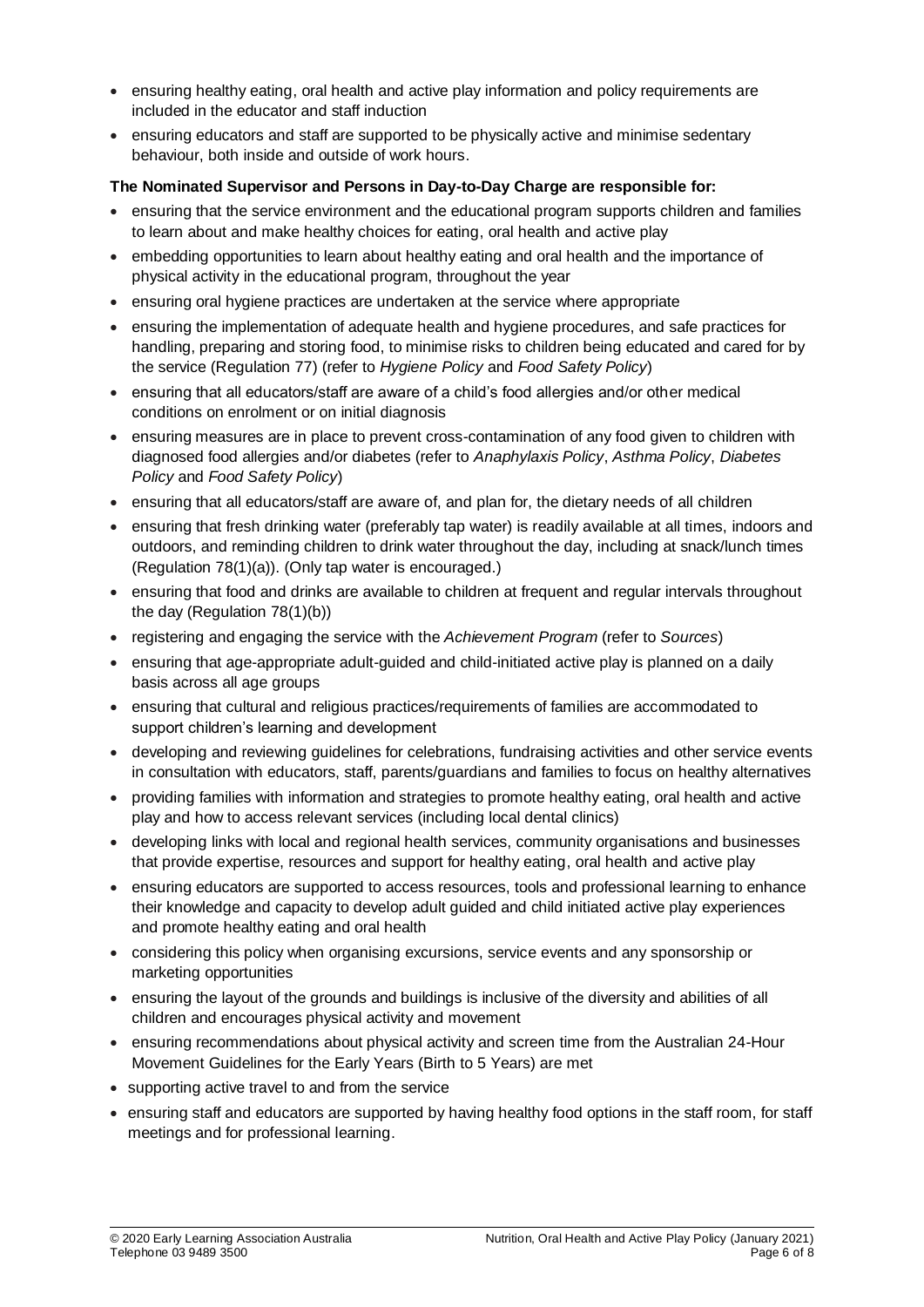#### **All educators/staff are responsible for:**

- complying with the service's *Nutrition, Oral Health and Active Play Policy* and with the *Food Safety Act*
- being aware of a child's food allergies and/or other medical conditions on enrolment at the service or on initial diagnosis
- implementing measures to prevent cross-contamination of any food given to children with diagnosed food allergies and/or diabetes (refer to *Anaphylaxis Policy*, *Asthma Policy*, *Diabetes Policy* and *Food Safety Policy*)
- being aware of, and planning for, the dietary needs of all children
- ensuring that the service environment and the educational program supports children and families to make healthy choices for eating, oral health and active play
- discussing healthy eating choices with children and introducing the concept of 'sometimes' and everyday foods and drinks
- providing a variety of cooking and food experiences that support children to develop food literacy and positive habits relating to food
- role-modelling positive eating, drinking and physical activity behaviours, promoting a healthy relationship with food and interacting with children at meals times
- ensuring that food and drink are not used as an incentive, bribe or reward at any time
- exploring and discussing diverse cultural, religious, social and family lifestyles
- considering this policy when organising excursions and service events
- supporting students and volunteers to comply with this policy while at the service
- keeping parents/guardians informed of current information relating to healthy eating, oral health and active play
- ensuring that fresh drinking water (preferably tap water) is readily available at all times indoors and outdoors, and reminding children to drink regularly throughout the day, including at snack/meal times
- ensuring that children can readily access their own clearly labelled drink containers (where this is a service practice)
- providing food and drinks at regular intervals, and encouraging children to actively participate in, and enjoy, snack/meal times without feeling rushed
- providing a positive eating environment and sitting and interacting with children at meal times
- encouraging children to be independent at snack/meal times e.g. opening lunchboxes, pouring drinks, self-feeding, serving and using utensils in a culturally-sensitive way
- providing opportunities for children to learn about, and develop skills for oral health through the educational program, including age-appropriate tooth brushing
- providing adequate supervision (refer to *Definitions*) for all children at all times, including at meal times
- ensuring children are not sedentary or inactive for more than 1 hour at a time, with the exception of sleeping
- supporting children to develop collaboration skills during play
- planning and providing active play and movement experiences that are age-appropriate, inclusive of diversity and abilities and support children to develop fundamental movement skills
- considering opportunities for children to be physically active indoors, particularly in adverse weather conditions
- ensuring screen-based activities do not exceed the recommendations in the Australian 24-Hour Movement Guidelines for the Early Years (birth to 5 years)
- providing age-appropriate traffic safety education, including pedestrian and passenger safety to both children and parents/guardians at the service